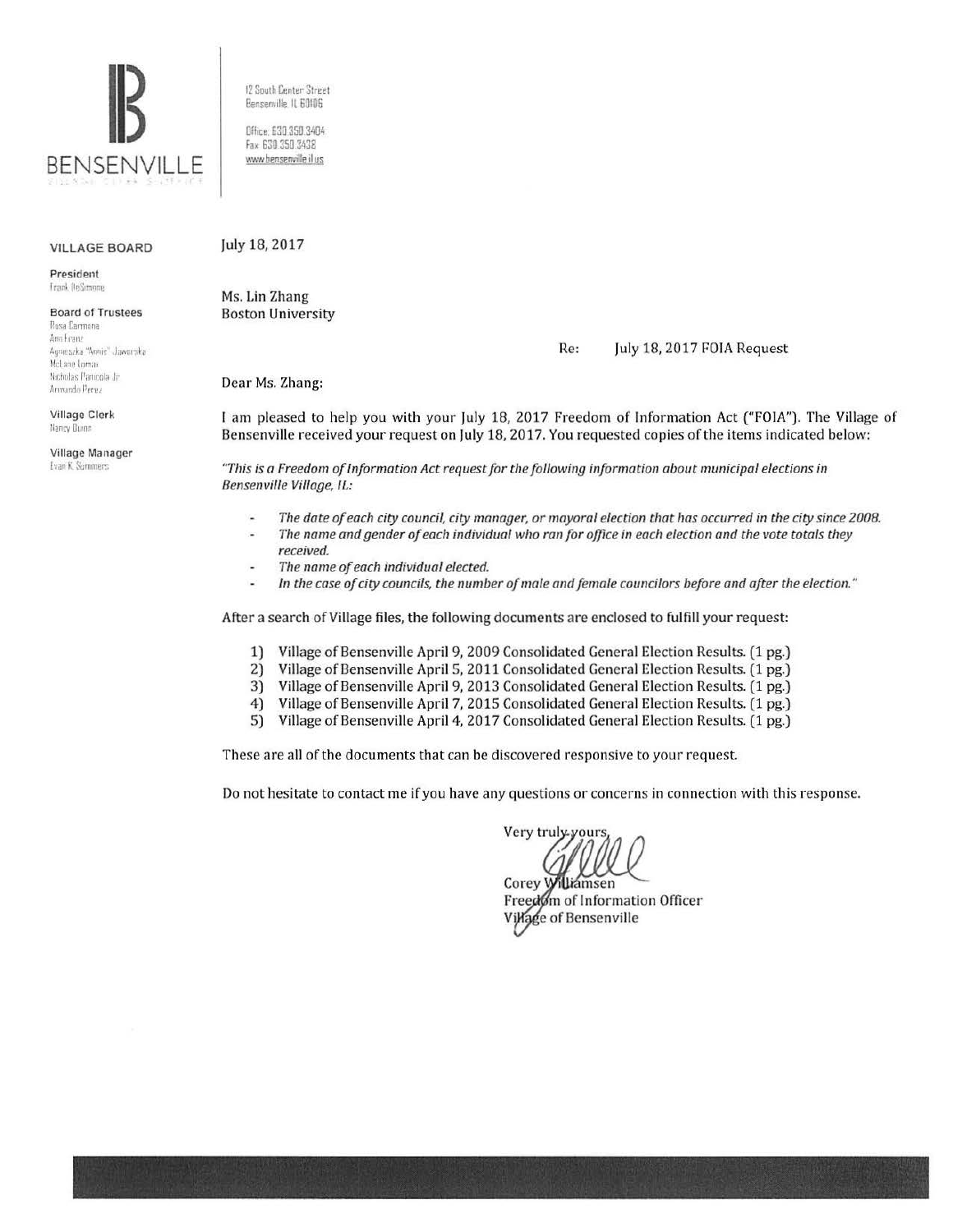# **April 9, 2009 Consolidated General Election**

|                  |              | <b>VILLAGE OF BENSENVILLE</b>                 |         |                                                            |            |            |             |             |        |       |                   |
|------------------|--------------|-----------------------------------------------|---------|------------------------------------------------------------|------------|------------|-------------|-------------|--------|-------|-------------------|
|                  |              | VILLAGE OF BENSENVILLE VILLAGE PRESIDENT      |         |                                                            |            |            |             |             |        |       |                   |
| Vote For 1       |              | Candidates                                    | 14 Prec | 14 Prec Cntd                                               | 7,385 Rg V |            | 3,428       | Tot B       | 46.42% |       | <b>Votes Recv</b> |
| <b>HTP</b>       |              | John C. Geils                                 |         |                                                            |            | $^\star$   |             |             |        | 1,120 | 32.88%            |
| CAB              |              | <b>Frank Soto</b>                             |         |                                                            |            |            |             |             |        | 2,286 | 67.12%            |
|                  |              | VILLAGE OF BENSENVILLE VILLAGE CLERK          |         |                                                            |            |            |             |             |        |       |                   |
| Vote For         | - 1          | Candidates                                    | 14 Prec | 14 Prec Cntd                                               | 7,385 Rg V |            |             | 3,428 Tot B | 46.42% |       | <b>Votes Recv</b> |
| <b>HTP</b>       |              | Carole Crowe Mantia                           |         |                                                            |            |            |             |             |        | 1,109 | 33.27%            |
| C <sub>4</sub> B |              | Jo Ellen Ridder                               |         |                                                            |            |            |             |             |        | 2,224 | 66.73%            |
|                  |              | <b>VILLAGE OF BENSENVILLE VILLAGE TRUSTEE</b> |         |                                                            |            |            |             |             |        |       |                   |
| Vote For         | $\mathbf{3}$ | Candidates                                    | 14 Prec | 14 Prec Cntd                                               | 7,385 Rg V |            | 3,428 Tot B |             | 46.42% |       | <b>Votes Recv</b> |
| <b>HTP</b>       |              | Henry "Hank" Mandziara                        |         |                                                            |            |            |             |             |        | 1,147 | 12.04%            |
| <b>HTP</b>       |              | Marianne Tralewski                            |         |                                                            |            |            |             |             |        | 1,093 | 11.48%            |
| <b>HTP</b>       |              | John "Jeff" Williams                          |         |                                                            |            |            |             |             |        | 1,057 | 11.10%            |
| CAB              |              | <b>Henry Wesseler</b>                         |         |                                                            |            |            |             |             |        | 2,101 | 22.06%            |
| CAB              |              | Oronzo Peconio                                |         |                                                            |            |            |             |             |        | 2,031 | 21.32%            |
| CAB              |              | Martin O'Connell                              |         |                                                            |            |            |             |             |        | 2,096 | 22.01%            |
|                  |              |                                               |         | VILLAGE OF BENSENVILLE VILLAGE TRUSTEE - UNEXP. 2 YR. TERM |            |            |             |             |        |       |                   |
| Vote For         | 1            | Candidates                                    | 14 Prec | 14 Prec Cntd                                               |            | 7,385 Rg V |             | 3,428 Tot B | 46.42% |       | <b>Votes Recv</b> |
| <b>HTP</b>       |              | <b>Abdon Medina</b>                           |         |                                                            |            |            |             |             |        | 1,164 | 35.29%            |
| CAB              |              | Morris "Morrie" Bartlett                      |         |                                                            |            |            |             |             |        | 2,134 | 64.71%            |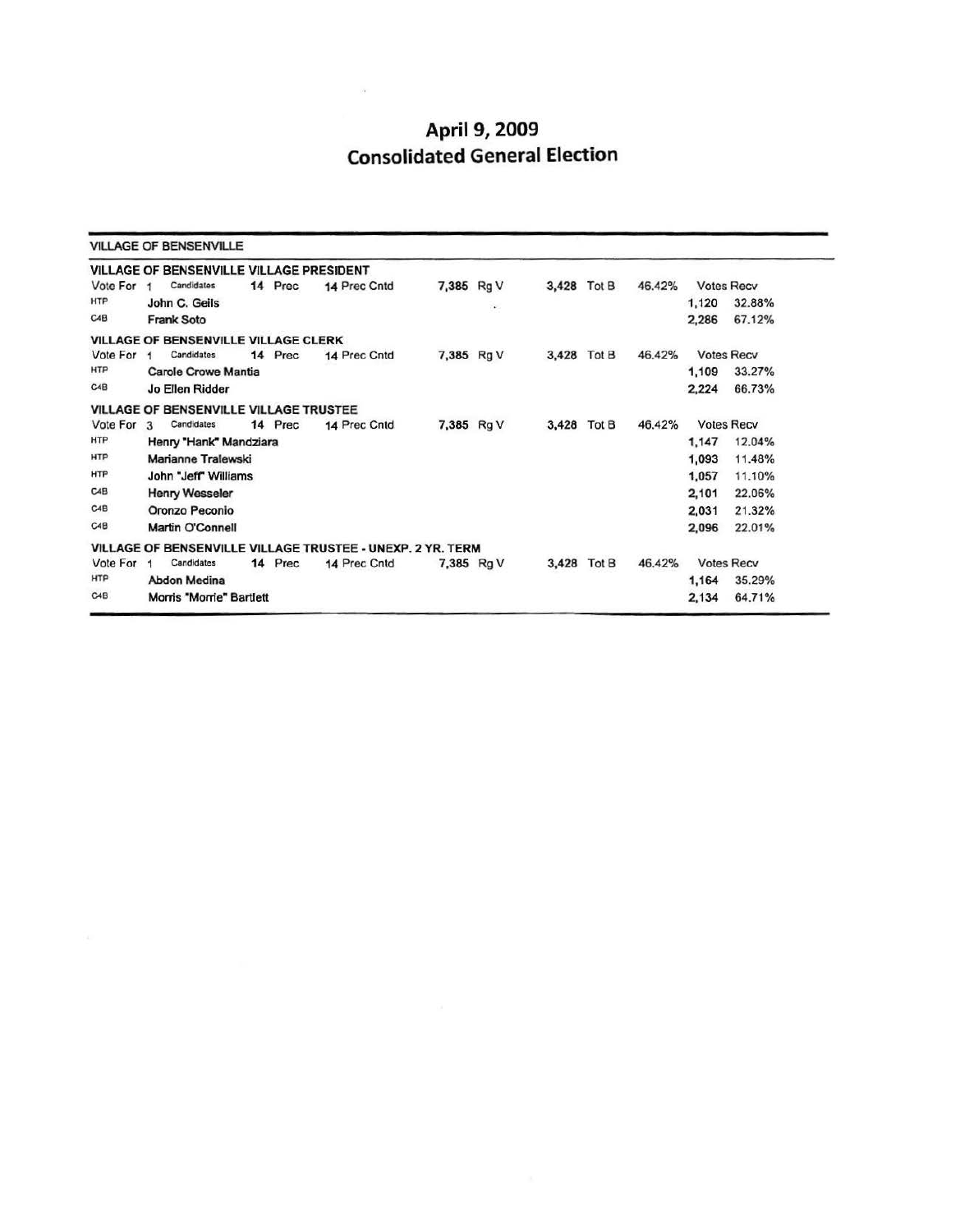### **April 5, 2011 Consolidated General Election**

| <b>VILLAGE OF BENSENVILLE</b><br>Louis Andre Michelle (1944) - Program and Michelle Allen |              |             |                      |       |                    |  |         |       |         |
|-------------------------------------------------------------------------------------------|--------------|-------------|----------------------|-------|--------------------|--|---------|-------|---------|
| <b>Village of Bensenville Village Trustee</b>                                             |              |             |                      |       |                    |  |         |       |         |
| Vote for not more than THREE                                                              | Prec Cntd 14 |             | <b>Rg Voters</b>     | 7,392 | Ballots Cntd 1,773 |  | 23.99 % | Votes |         |
| Patricia "Patti" Johnson                                                                  |              | Independent |                      |       |                    |  |         | 829   | 17.10%  |
| JoEllen Ridder                                                                            |              |             | Change 4 Bensenville |       |                    |  |         | 1.002 | 20.66%  |
| <b>Morris Bartlett</b>                                                                    |              |             | Change 4 Bensenville |       |                    |  |         | 883   | 18.21%  |
| Robert "Bob" Jarecki                                                                      |              |             | Change 4 Bensenville |       |                    |  |         | 942   | 19.43%  |
| Mary Ann Tully                                                                            |              | Independent |                      |       |                    |  |         | 587   | 12.11 % |
| John A. Adamowski                                                                         |              | Independent |                      |       |                    |  |         | 606   | 12.50 % |

 $\mathcal{L}_{\mathcal{L}}$ 

Ŷ.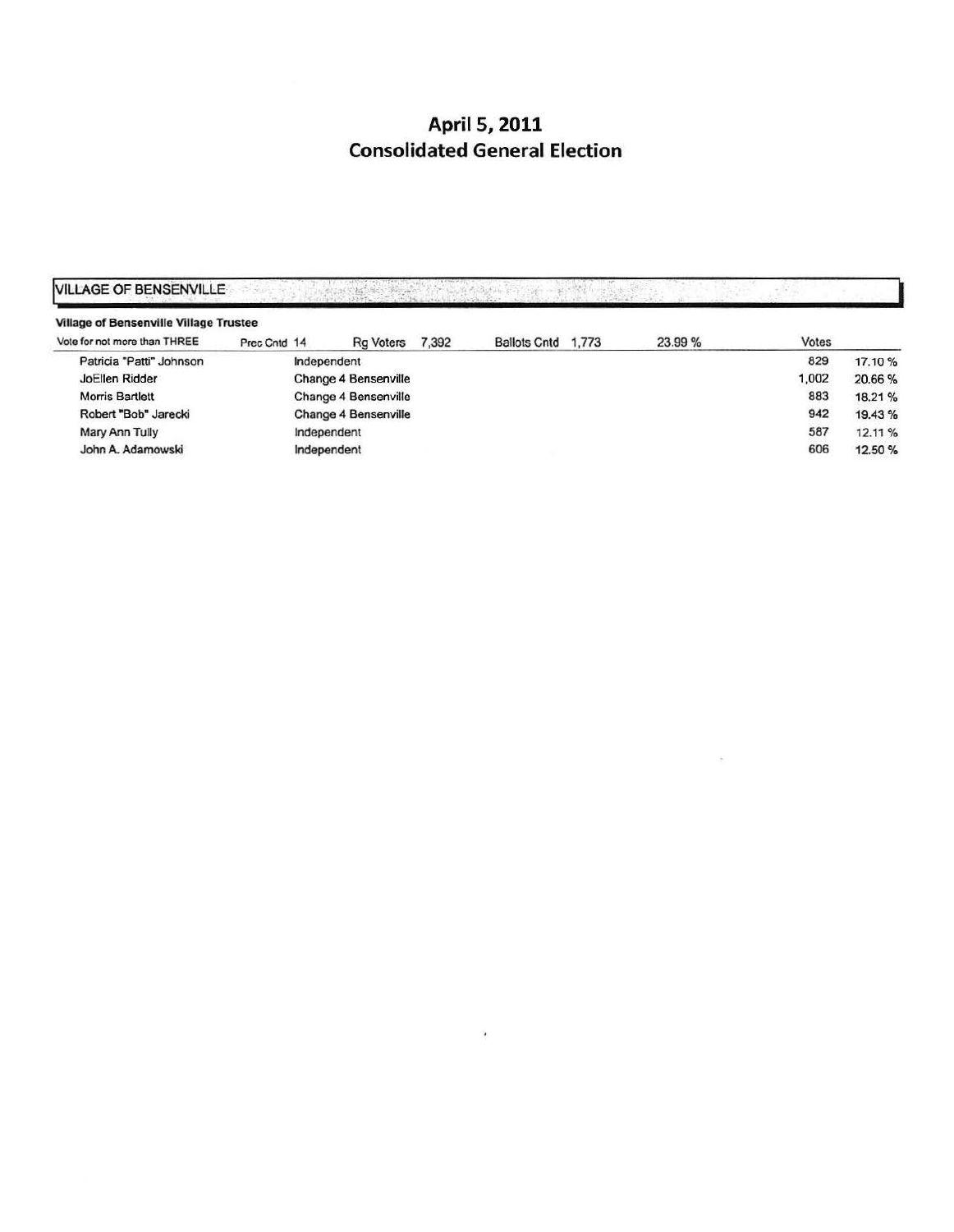## **April 9, 2013 Consolidated General Election**

| VILLAGE OF BENSENVILLE                          |              |                            | 图20% 化活动可以注射       |         |       |         |
|-------------------------------------------------|--------------|----------------------------|--------------------|---------|-------|---------|
| <b>Village of Bensenville Village President</b> |              |                            |                    |         |       |         |
| Vote for ONE                                    | Prec Cntd 14 | Rg Voters 7,483            | Ballots Cntd 2,590 | 34.61 % | Votes |         |
| Richard "Rich" Johnson                          |              | Independent                |                    |         | 536   | 20.87 % |
| Frank Soto                                      |              | <b>Changed Bensenville</b> |                    |         | 1,212 | 47.20%  |
| Oronzo Peconio                                  |              | <b>Bensenville First</b>   |                    |         | 820   | 31.93%  |
| <b>Village of Bensenville Village Clerk</b>     |              |                            |                    |         |       |         |
| Vote for ONE                                    | Prec Cntd 14 | Rg Voters 7,483            | Ballots Cntd 2,590 | 34.61 % | Votes |         |
| Ilsa Rivera-Trujillo                            |              | <b>Changed Bensenville</b> |                    |         | 1,209 | 50.73%  |
| Rosa Carmona                                    |              | <b>Bensenville First</b>   |                    |         | 1,174 | 49.27 % |
| <b>Village of Bensenville Village Trustee</b>   |              |                            |                    |         |       |         |
| Vote for not more than THREE                    | Prec Cntd 14 | Rg Voters 7,483            | Ballots Cntd 2,590 | 34.61 % | Votes |         |
| Martin O'Connell                                |              | <b>Changed Bensenville</b> |                    |         | 1,261 | 18.37 % |
| Susan Janowiak                                  |              | <b>Changed Bensenville</b> |                    |         | 1,315 | 19.16%  |
| <b>Henry Wesseler</b>                           |              | <b>Changed Bensenville</b> |                    |         | 1,223 | 17.82 % |
| <b>Frank De Simone</b>                          |              | <b>Bensenville First</b>   | 35                 |         | 1,057 | 15.40 % |
| Rayleen Panicola                                |              | <b>Bensenville First</b>   |                    |         | 997   | 14.53 % |
| John Tomabene                                   |              | <b>Bensenville First</b>   |                    |         | 1,010 | 14.72%  |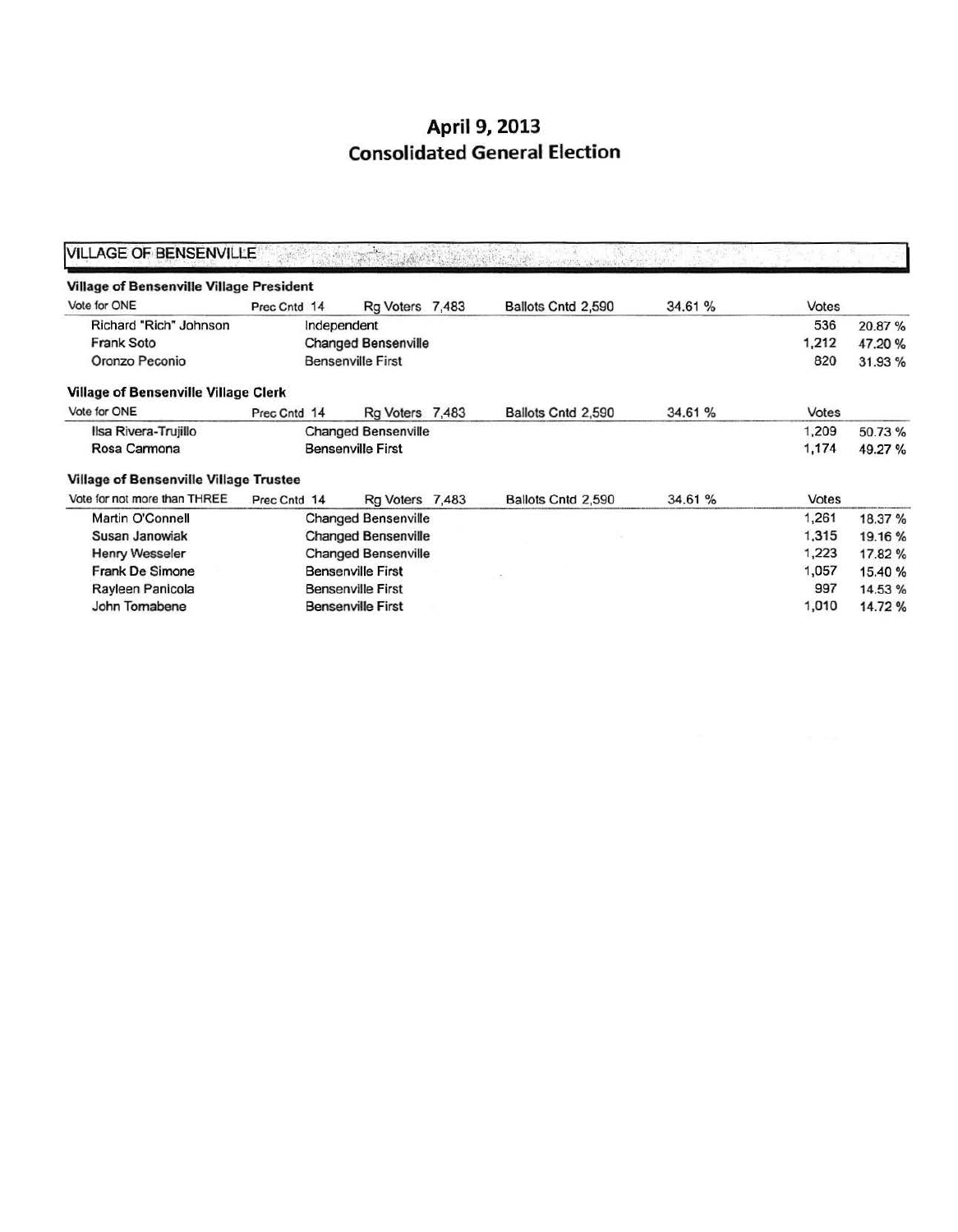#### **April 7, 2015 Consolidated General Election**

#### VILLAGE OF BENSENVILLE **Constitution of the constitution of the second constitution** d 1333 O

#### Village of Bensenville Village Trustee

| Vote for not more than THREE | Prec Cntd 14 | Rg Voters 7,438                   | Ballots Cntd 1,586 | 21.32% | <b>Votes</b> |         |
|------------------------------|--------------|-----------------------------------|--------------------|--------|--------------|---------|
| JoEllen Ridder               |              | Changing Bensenville 4 The Better |                    |        | 745          | 16.66%  |
| Luis M. Tellez               |              | Changing Bensenville 4 The Better |                    |        | 674          | 15.07%  |
| Robert "Bob" Jarecki         |              | Changing Bensenville 4 The Better |                    |        | 725          | 16.21 % |
| Rosa M. Carmona              |              | <b>Residents Voice Party</b>      |                    |        | 773          | 17.29 % |
| Frank DeSimone               |              | <b>Residents Voice Party</b>      |                    |        | 800          | 17.89%  |
| Agnieszka "Annie" Jaworska   |              | <b>Residents Voice Party</b>      |                    |        | 755          | 16.88%  |
|                              |              |                                   |                    |        |              |         |

 $\tilde{\mathbf{x}}$